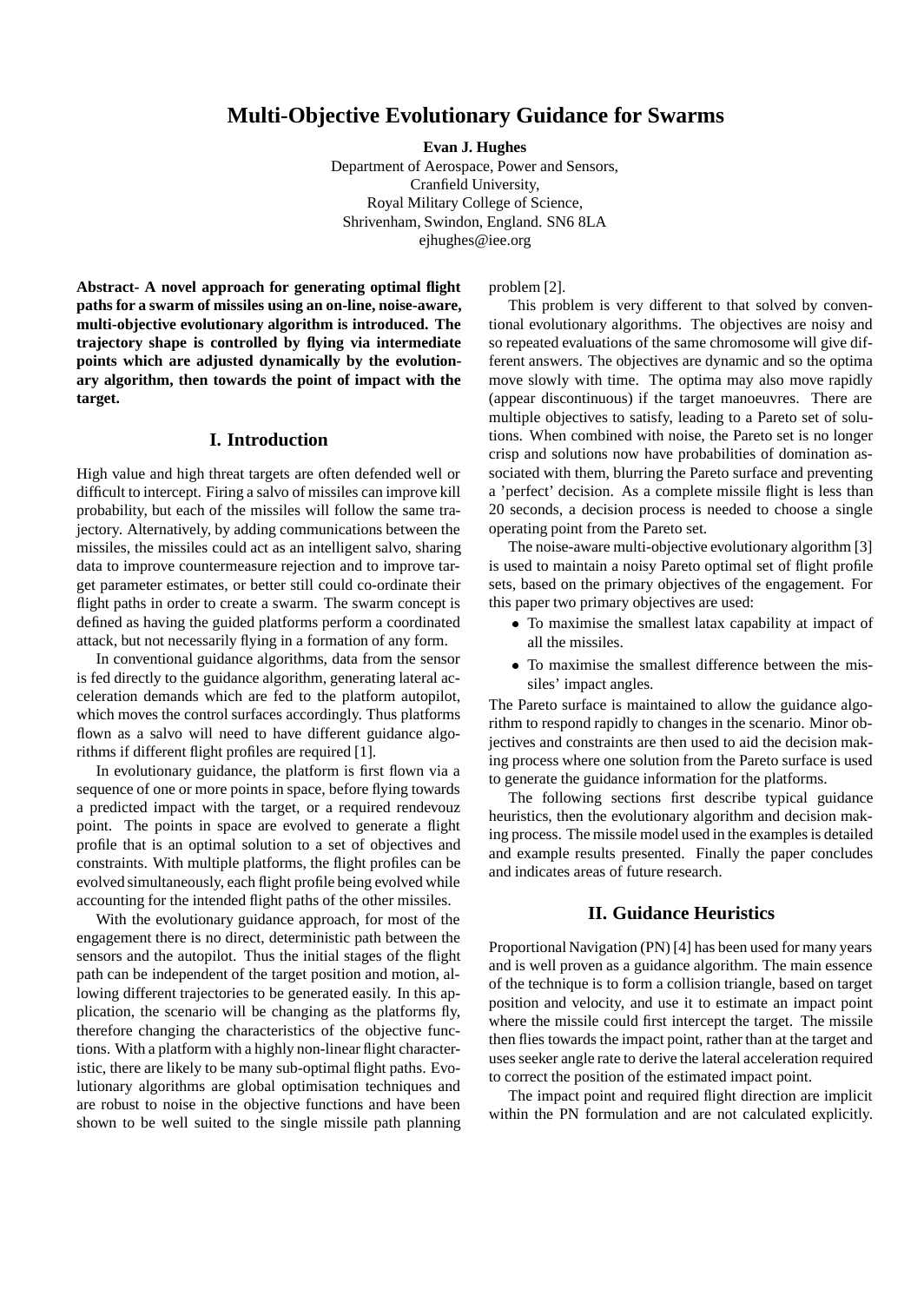The process of estimating an impact point can be generalised to any predicted target manoeuvre, where the minimum time trajectory for the missile to fly is a straight line to the impact point. Proportional navigation has been enhanced to achieve this, such as Augmented Proportional Navigation (APN) [4] where target lateral acceleration is taken into account.

For a generalised minimum time guidance heuristic, once the impact point is estimated, the lateral acceleration required to steer the missile towards the impact must be calculated. This is achieved by calculating the angle between the current flight direction of the missile and the direction towards the estimated impact point. The missile must turn through this angle in the shortest time possible, given the current maximum lateral acceleration of the missile. Thus the angular rate required may be established and along with the relationship  $a = v \omega_{max}$ , where v is the forward velocity and  $\omega_{max}$  is the maximum angular rate to be applied for the shortest time, the lateral acceleration and the duration of the acceleration event may be generated.

A sub-optimal approach where a lower acceleration is applied for a correspondingly longer time may also be used. This is closer to the operation of traditional PN based techniques. This sub-optimal technique is useful in missiles with high levels of sensor noise and lift-drag coupling, where many large course corrections can have an adverse effect on missile velocity.

$$
\vec{x} = (T_0 - M_0)
$$
\n
$$
M_{\tau} = T_0 + \tau \vec{V}_t - \frac{\vec{x}(t - \tau)}{t}
$$
\nat  $\tau = 1$ ,  
\n
$$
V_m = |M_1 - M_0|
$$
\n
$$
M_1 = T_0 + \vec{V}_t - \frac{\vec{x}(t - 1)}{t}
$$
\n
$$
\therefore M_1 = \vec{V}_t + M_0 + \frac{\vec{x}}{t}
$$
\n
$$
\therefore V_m = |\vec{V}_t + \frac{\vec{x}}{t}|
$$
\n
$$
\therefore 0 = \frac{\vec{x} \cdot \vec{x}}{t^2} + 2\vec{V}_t \cdot \frac{\vec{x}}{t} + (\vec{V}_t \cdot \vec{V}_t - V_m^2)
$$
\n
$$
\therefore \frac{1}{t} = \frac{-\vec{V}_t \cdot \vec{x} \pm \sqrt{(\vec{V}_t \cdot \vec{x})^2 - (\vec{V}_t \cdot \vec{V}_t - V_m^2)\vec{x} \cdot \vec{x}}}{\vec{x} \cdot \vec{x}} \quad (1)
$$

Figure 1 shows the engagement geometry for a constant velocity target. The missile has a current velocity  $\vec{V}'_m$  and must pull lateral acceleration in order to obtain a velocity  $\vec{V}_m$ . The missile must turn through angle  $\theta$ , and forms the basis of the guidance heuristic described above. The projected point of impact,  $P_I$ , is calculated using (1), where t is the predicted impact time,  $\tau$  is an arbitrary time during the engagement and  $V_m$  is the known scalar speed of the missile.

As we always want the shortest impact time,  $1/t$  must be as large as possible, therefore (1) may be modified and the impact



Figure 1: Engagement geometry

time may be calculated from (2).

$$
q = (\vec{V}_t \cdot \vec{x})^2 - (\vec{V}_t \cdot \vec{V}_t - V_m^2)\vec{x} \cdot \vec{x}
$$
  
\n
$$
t = \frac{\vec{x} \cdot \vec{x}}{\sqrt{q} - \vec{V}_t \cdot \vec{x}}
$$
 (2)

If  $q$  or  $t$  are negative, the missile is flying too slow and will never catch the target.

Equations to fly at the target in a straight line can also be developed for manoeuvring targets, for example if the target is performing a constant acceleration turn. To use these strategies effectively, good estimates of target lateral acceleration are required.

## **III. Evolutionary Algorithm**

The engagements described in this paper are typically less than 15 seconds in duration. The guidance algorithm may be updated between 10 and 50 times per second. For conventional evolutionary algorithms, the complete run of many generations must be completed within at best 0.1 seconds. An alternative approach is to perform one or two generations for each guidance update, and use the evolutionary algorithm to optimise the resultant noisy and dynamic objective function.

In a command-guided swarm, a potential solution would be a matrix containing the intermediate aim point vectors for each of the missiles. In this paper, a multi-objective evolutionary strategy was used [5] to evolve good sets of aim points. The initial population of solutions is usually generated entirely at random, within some bounds to ensure that most (but not necessarily all) of the solutions are feasible to fly. If heuristics exist to find good sets of aim points, these could be used to help generate the initial population. In this paper, a single missile was flown at the target without any fixed aim points. This provides a *default* trajectory. The maximum and minimum extents of the default trajectory on each axis are then extended by 20% in all directions, resulting in a bounding box for the locations of the evolved fixed points. The initial points were then generated randomly with a uniform distribution to lie within the bounds.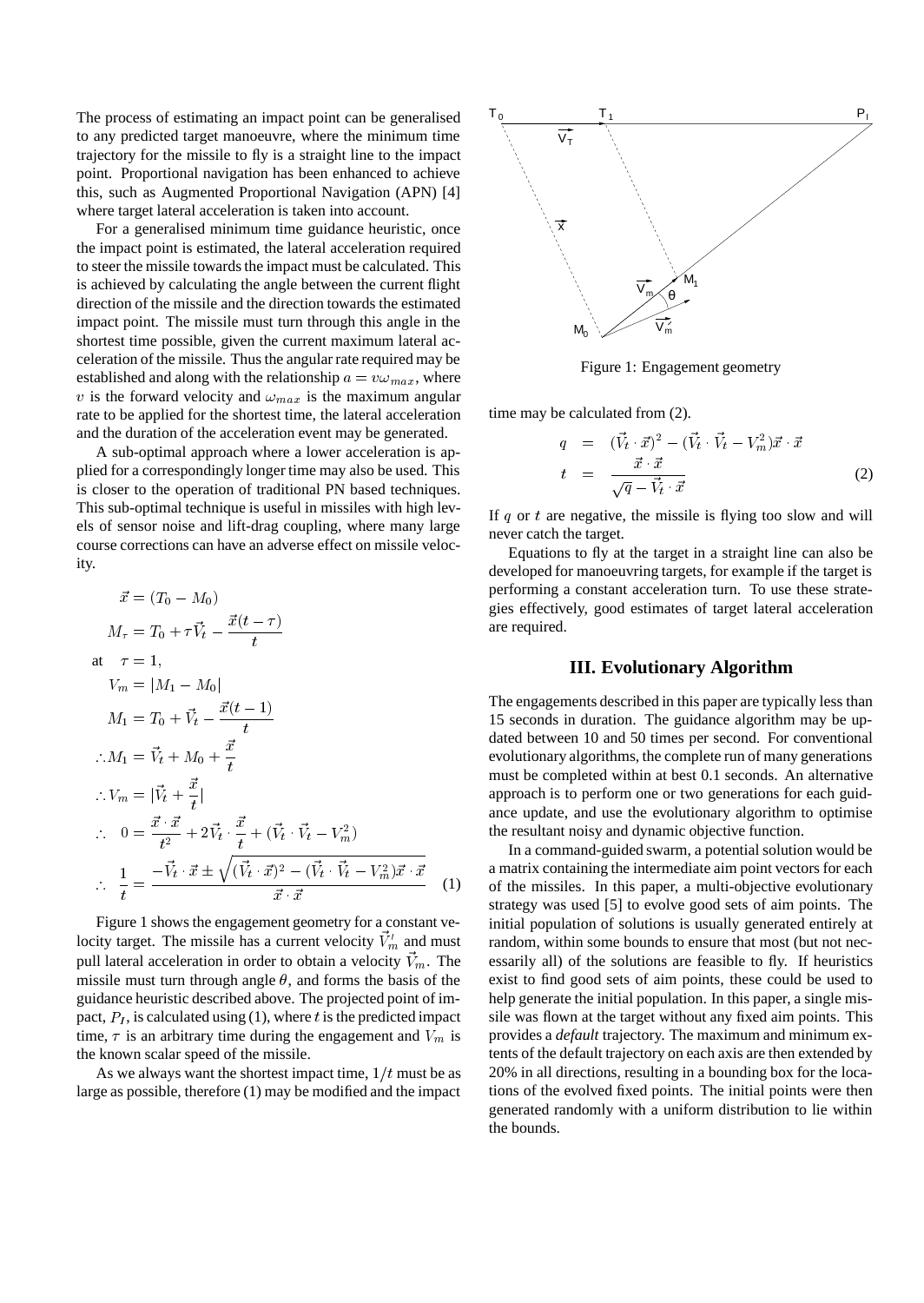All the sets of solutions are evaluated by simulating the missiles engaging the target and establishing the overall performance of the trial solution. A set of objectives and constraints are used to guide the optimisation process; for example typical objectives may be to minimise the longest flight time, minimise the difference between the longest and shortest flight (simultaneous time-on-target), maximise the smallest difference between the impact angles etc. If a chosen intermediate aim point causes a missile to miss the target in the simulation, the guidance for the particular missile can default to fly straight towards the closest impact point. In order to allow the results to be displayed clearly in this paper, only two objectives will be considered.

These results will form a *Pareto Optimal Set* [5] where no single solution is better than any of the others when all objectives are taken into account. For example, trajectories with long flight times are undesirable but can achieve a very wide spread of impact angles, while short flight time trajectories will have a small range of impact angles but will have higher impact velocities. For the results shown in section VI., a base population of  $M = 50$  trial solutions was used. At each generation,  $N = 150$  new trial solutions were created, and all 200 evaluated. The best 50 were then chosen for the next generation. The approach of only retaining a quarter of the solutions helps the algorithm to adapt to rapid changes in the objective functions.

Aim point selection is described in section IV. and allows a single solution from the population to be used for targeting. If a missile passes an aim point then it switches out the evolutionary algorithm and heads for the point of impact with the target. In the simulation, when one missile comes within one kilometre of the target, all the missiles change if necessary to aim at the target and the guidance heuristic, along with any fused target position information, is used to guide the missile.

# **IV. Multi-Objective Selection and Decision Making Process**

With any multi-objective optimisation, the result is not a single solution, but a family of equally attractive solutions. However, for the guidance problem only a single solution must be chosen to provide the aim-points for the missiles. The selection of the aim points is made by combining the primary objectives to form a noisy Pareto surface, and then using secondary objectives and constraints to choose a single set of aim points, which corresponds to a single chromosome, from the resultant noisy Pareto set.

The primary multiple objectives are handled using the Multi-objective Probabilistic Selection Evolutionary Algorithm [3]. Here the multiple objectives are selected, based on the *probability* of non-domination, given that the objectives are noisy. Two objectives were used to form the Pareto front: to maximise the smallest difference between the impact angles, and to maximise the smallest latax capability at impact. These two objectives are often mutually exclusive as manoeuvres must be performed to create a wide set of impact angles. This will slow the platform down, leading to a reduced latax capability.

The selection algorithm was made aware of a small amount of noise on the objectives [3]:  $\sigma_n = 1.0$  for the smallest angle objective (in degrees), and  $\sigma_n = 0.25$  for the minimum latax  $(in m/s<sup>2</sup>)$ . These values have not been tuned in any way and were used to prevent the Pareto surface from collapsing into a crisp line which would not be representative of the noisy surface where domination can only be described probabilistically.

Next the following rules are used to help choose the single operating point out of the noisy Pareto set:

- Remove any solutions whose worst terminal latax is less than 10g. If all the solutions are worse than 10g, take the solution with the highest terminal latax as being the operating point.
- If short or long engagement, prefer solutions with high terminal latax, otherwise take widest spread of angles.
- $\bullet$  If point is not restricted by item (1), trade selection with respect to distance to previous aim point to reduce missile steering demands.

The constraint in item (1) is simple to apply and often leads to the solution being chosen for the first half second after launch when the missile terminal velocity is difficult to predict. When the missile boost phase is over (about 3 seconds), the velocity prediction is often stable enough so most solutions satisfy the constraint.

The estimated length of the engagement,  $t_e$ , is used to select the aim point in item (2). Equation (3) is used to derive a value  $k_e$  that lies in the interval [0,1]. When  $k_e = 0$  the engagement is either short or long and so the platform tries to optimise the terminal latax. When  $k_e = 1$ , the range of impact angles is to be maximised.

$$
k_e = \exp\left(-\left(\frac{t_e - 12}{6}\right)^8\right) \tag{3}
$$

Ideally, it would be best to fly directly at a stable aim point, and then towards the target. This would minimise the amount of manoeuvre the platform must perform and therefore minimise the drag, maximising the terminal kinetic energy and latax capability. Therefore, the distance,  $d_i$ , from the  $i^{\text{th}}$  aim point to the aim point used in the last time interval can be calculated. The best solution should be chosen to minimise  $d_i$ .

If the target manoeuvres, then the last aim point may not be optimal anymore. Minimising  $d_i$  is no longer necessary and so the aim point can be chosen solely on the main objectives. This allows for a fast response once a manoeuvre has been detected. A manoeuvre detection signal was generated in the simulation using (4), where  $\mu$  is the manoeuvre detect signal lying in the range [0, 1] with  $\mu = 1$  signifying no manoeuvre is expected, and  $I_k$  and  $I_{k-1}$  are the current and previous impact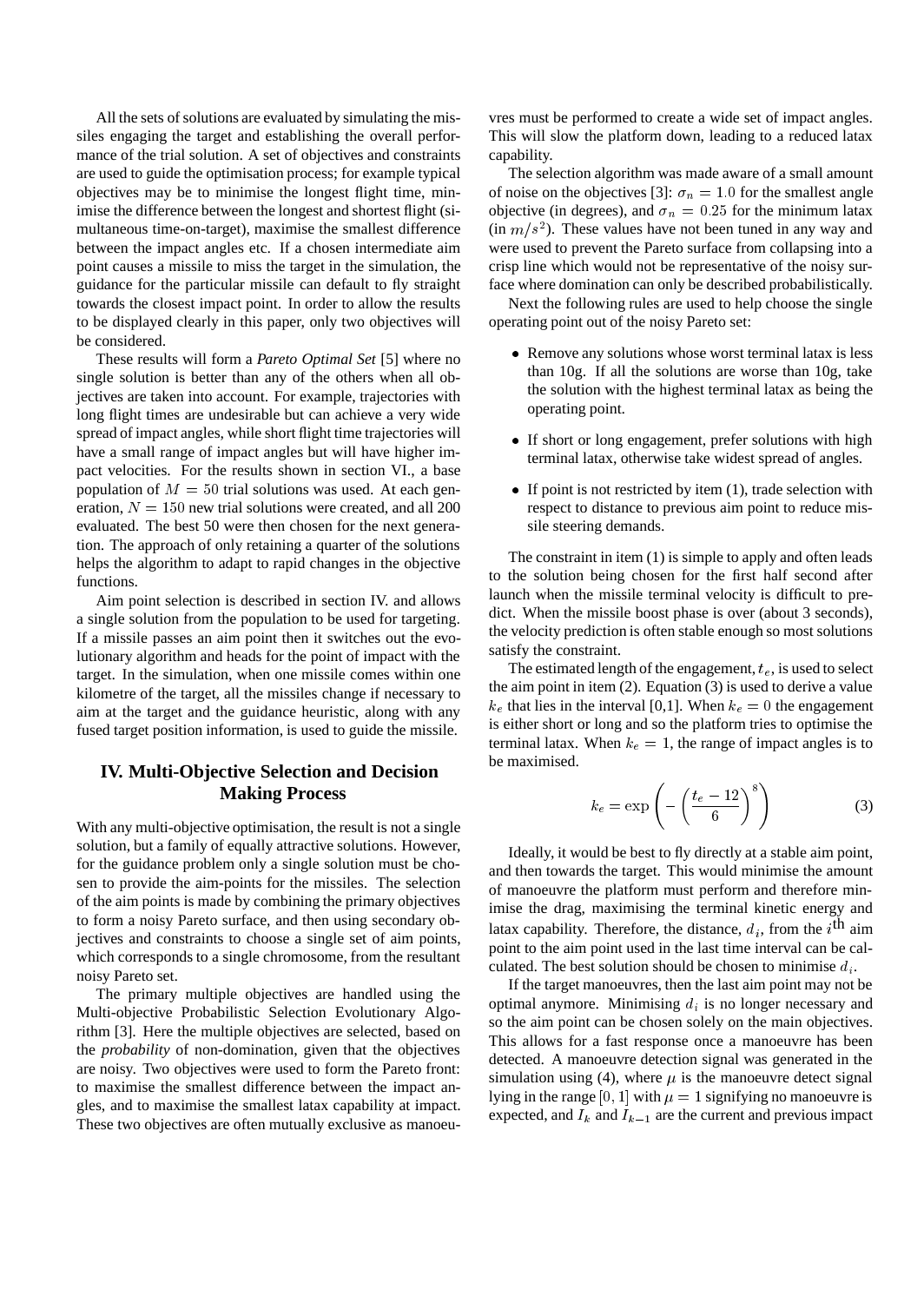point predictions.

$$
\mu = exp\left(-\frac{|I_k - I_{k-1}|^2}{200^2}\right) \tag{4}
$$

Deciding on a single chromosome means resolving the primary objectives of *maximise terminal latax* and *maximise range of impact angles*, subject to the minor objective of *minimise motion of aim point subject to target manoeuvre*. A simple multi-objective combination process can be used, given that the primary objectives and therefore chromosomes of interest are now a noisy Pareto set. The three objectives are calculated for each individual  $i$  and three sets of rank orders  $R_{\text{latax}}$ ,  $R_{\text{angle}}$ ,  $R_{\text{dist}}$  are generated for the three objectives, with the best objective value being rank 1. Three weighted rank values for each individual can then be generated using (5) and the worst taken to represent the score of the individual,  $F_i$ . The solution with the lowest  $F_i$  is then taken as the best. This non-parametric weighted min-max optimisation is tolerant to the Pareto surface being concave.

$$
F_i = \max\left(\frac{1 - k_e}{1 + \mu} R_{\text{latax}}, \frac{k_e}{1 + \mu} R_{\text{angle}}, \frac{\mu}{1 + \mu} R_{\text{dist}}\right) \tag{5}
$$

The best performing solution is selected and used to supply the aim points for the platforms. This approach is a little crude, as it can be seen in the results that the population forms into clusters around points in space that represent good solutions. By always taking the best solution, the aim point can wander within the cluster, causing small latax demands to be generated. A clustering algorithm could be used to identify the centre of the best performing cluster of individuals, therefore making the aim point more stable.

#### **V. Missile Model**

The model is based loosely on a ship-launched boost-glide missile. For simplicity and to increase processing speed, simple single step integration with a coarse 0:1 second interval was used for the main missile models, and a 0:3 second interval for the flight path projection simulations. This approach meant the integration was too coarse to allow the missile control system to be modelled, so the performance characteristics were generated by modelling the limits imposed by the body aerodynamics. The missile is restricted to a two dimensional engagement in the vertical plane and is subject to the initial boost force, changing mass, gravity, forward drag, lift-drag coupling, and changes of air density and speed of sound with altitude.

Equation 6 details the calculation for the lateral acceleration demand of the missile. The equation calculates the acceleration needed to steer towards the impact point, and also calculates the acceleration needed to correct for the effects of gravity. The angle to steer,  $\theta$ , is as defined in figure 1;  $\delta t$  is the time step of the model;  $|V_m|$  is the missile speed;  $V_n$  is the unit vector in the direction that the lateral acceleration must be

applied; and  $k$  is a constant that acts to damp the response of the missile. In the trials shown in this paper, a value of  $k = 5$ was used to help prevent many rapid course corrections causing excessive drag on the missile.

$$
l_d = \frac{|\vec{V_m}|\theta}{k\delta t} + \hat{V_n} \cdot [0, 9.8]
$$
 (6)



Figure 2: Curve of maximum latax with respect to forward speed

The lateral acceleration demand,  $l_d$ , may not be achievable though and so must be limited by calculating the maximum possible demand for the given conditions as shown in (7).

$$
l'_d = \begin{cases} \min(|l_d|, l_{max}) & l_d \ge 0, \\ -\min(|l_d|, l_{max}) & l_d < 0, \end{cases}
$$
 (7)

Figure 2 shows the non-linear relationship used to determine the maximum latax demand,  $l_{max}$ , for a given speed. If the required latax exceeds the maximum value, the demand is cropped. The graph shows the performance for the missile in the glide phase where the mass is at the minimum value and the missile at sea level.

Equations  $8, 9 \& 10$  give the approximations for the speedof-sound,  $V_s$ , air density,  $\rho$ , and mass m. Speed of sound and air density vary with respect to altitude, h.

$$
V_s = 340.3 - 0.0041 h \tag{8}
$$

$$
\rho = 1.375 \exp\left(\frac{-h}{11000}\right) - 0.150 \tag{9}
$$

$$
m = 34(\tanh(1.5 - t) + 1) + 75 \tag{10}
$$

The forward acceleration,  $a$ , is calculated using  $(11)$ , boost force using (12), change in forward velocity using (13), and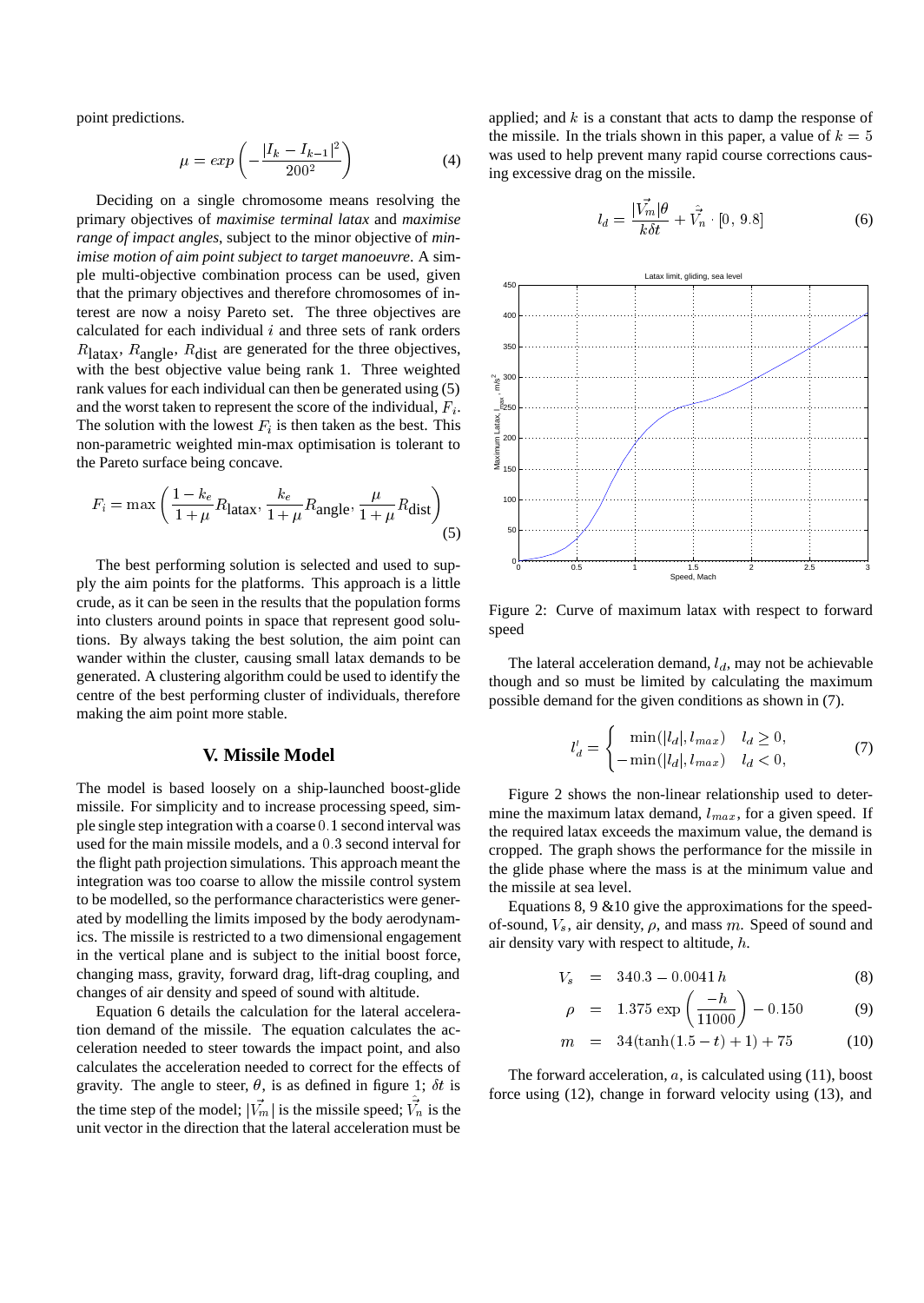change in position with (14).

$$
a = \frac{f - \frac{1}{2}\rho |\vec{V_m}|^2 A C_d}{m} - \left| \frac{l_d'}{C_{ld}} \right| \tag{11}
$$

$$
f = 17000(\tanh(5 - 2t) + 1) \tag{12}
$$

$$
\delta \vec{V_m} = \delta t \left( a \hat{\vec{V}}_m + [0, -0.98] + \hat{\vec{V}}_n l'_d \right) \tag{13}
$$

$$
\delta P = \delta t \vec{V_m} \tag{14}
$$

A missile cross-sectional area of  $A = 0.0254$ , mean drag were used in the simulations. The actual values for  $C_d$  and  $C_{ld}$ were different for each missile by up to  $\pm 10\%$ .

### **VI. Results**



Figure 3: Initial predicted trajectories showing location of fixed points in evolutionary algorithm population at generation 1

A sample swarm with four missiles, launched from coordinate [0; 0], was simulated engaging a target flying with constant velocity at Mach 1. The missile sensor system was simulated by corrupting the exact target position and velocity with noise, causing the estimated impact point to wander. An evolutionary algorithm with a working population of 50 trial aimpoints was used, with one generation being simulated as 0.1 seconds.

Figures 3 & 4 show the initial population and initial Pareto set at instant of launch. The missile velocity is still zero at this instant, so a number of generations can be executed before a significant speed and change in position has been attained, allowing the algorithm to begin to converge. By 2 seconds (20 generations) clusters of aim-points are forming and the Pareto set is stabilising, yet the missile has only travelled 500 metres. The missile positions are marked with crosses, the proposed fixed points are dots, the target position is a circle, the predicted trajectories are dashed lines, and the predicted impact points are stars. On the Pareto set, the chosen operating point is ringed.



Figure 4: Initial Pareto set at generation 1



Figure 5: Partial and predicted trajectories showing location of fixed points in evolutionary algorithm population at generation 60

Figures 5 & 6 show the state at 6 seconds (60 generations). Here the aim points are forming tight clusters and the trajectories are forming well. The chosen operating point appears to